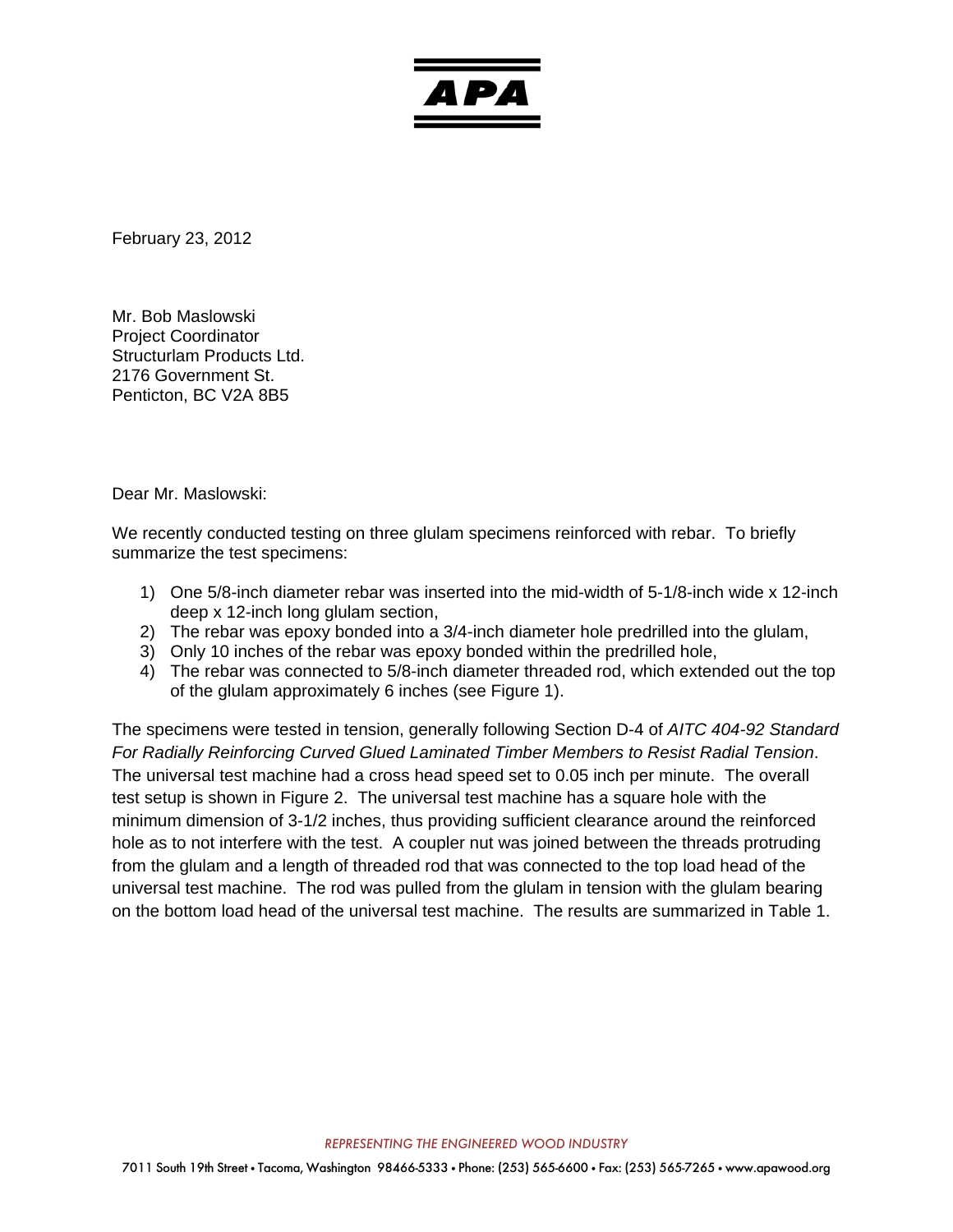| Specimen | Failure<br>Time<br>(mm:ss) | Peak<br>Withdrawal<br>Load (lbf) | Moisture<br>Content<br>(% ) | Specific<br>Gravity <sup>(1)</sup> | <b>Failure Mode and Comments</b>                                                                                                                                                                 |
|----------|----------------------------|----------------------------------|-----------------------------|------------------------------------|--------------------------------------------------------------------------------------------------------------------------------------------------------------------------------------------------|
|          | 11:10                      | 15,091                           | 11.2                        | 0.48                               | Weld failure between rebar and threaded<br>rod (Figure 3)                                                                                                                                        |
| 2        | 8:46                       | 15,746                           | 11.7                        | 0.47                               | Weld failure between rebar and threaded<br>rod (Figure 3)                                                                                                                                        |
| 3        | 10:15                      | 16,620                           | 12.0                        | 0.49                               | Coupler nut failure in net facture (Figure<br>4). This specimen was retested to failure<br>with a second coupler nut, resulting in<br>rebar withdrawal failure at a lower load of<br>16.043 lbf. |

Table 1: 5/8-inch-diameter rebar reinforcement withdrawal tests.

(1) Based on oven dry weight and volume.

Please advise if we can be of any more assistance.

Sincerely,

Thoma D. Skeggs

THOMAS D. SKAGGS, Ph.D., P.E. Manager, Product Evaluation Technical Services Division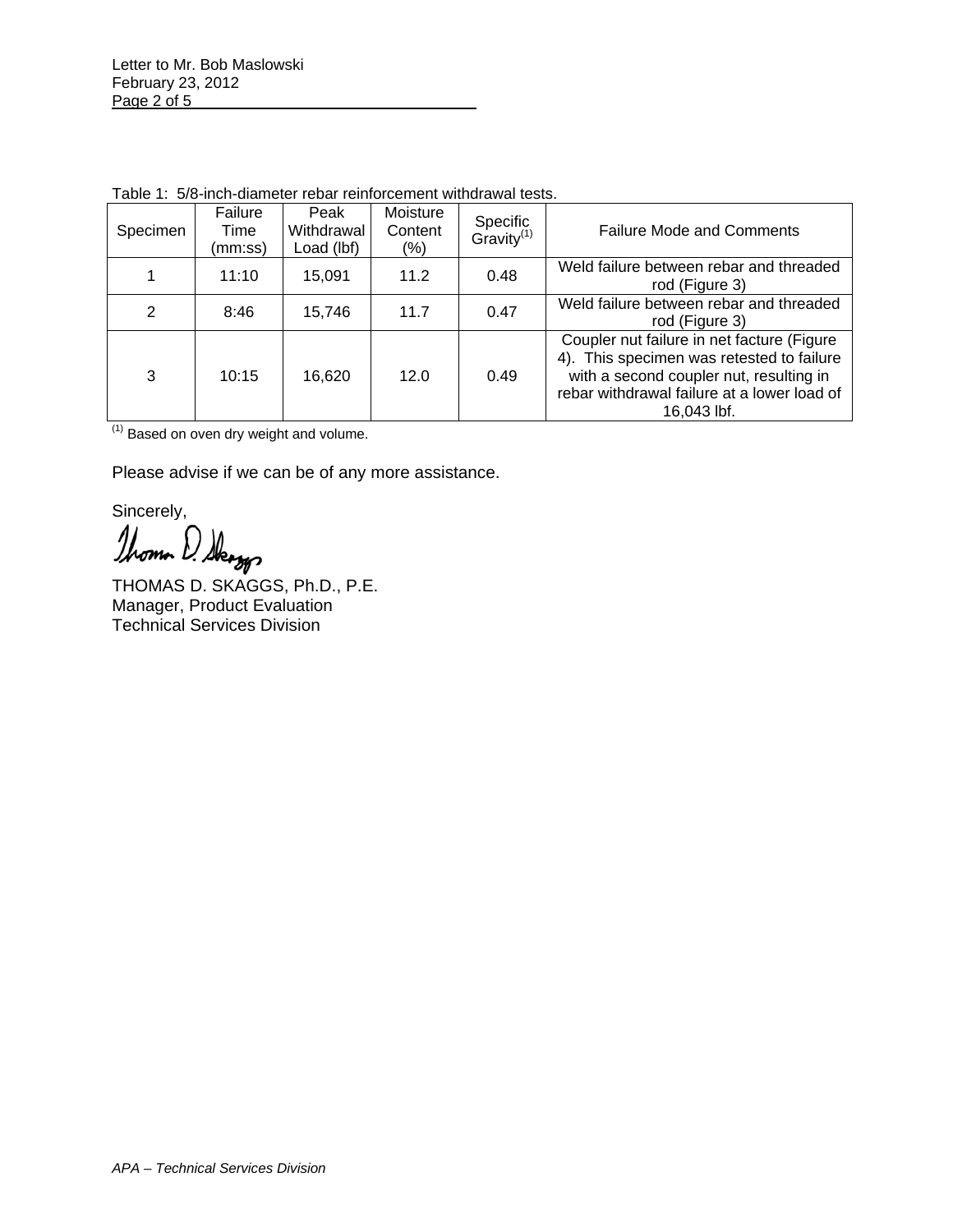

Figure 1: Glulam test specimens with threaded rod exposed.



Figure 2: Overall test setup, threaded rod extends through square hole in bottom load head.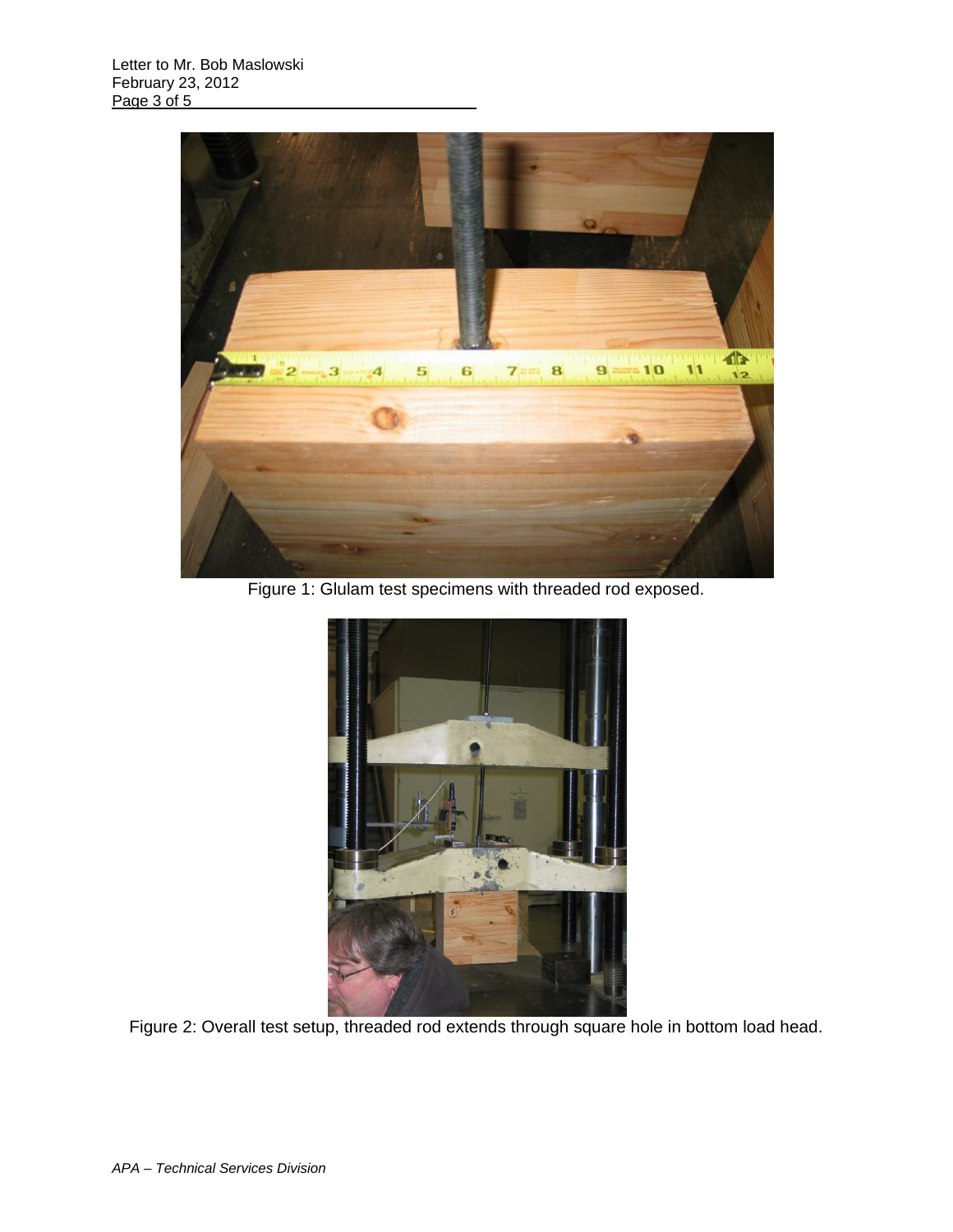

Figure 3: Weld failure between rebar and threaded rod.